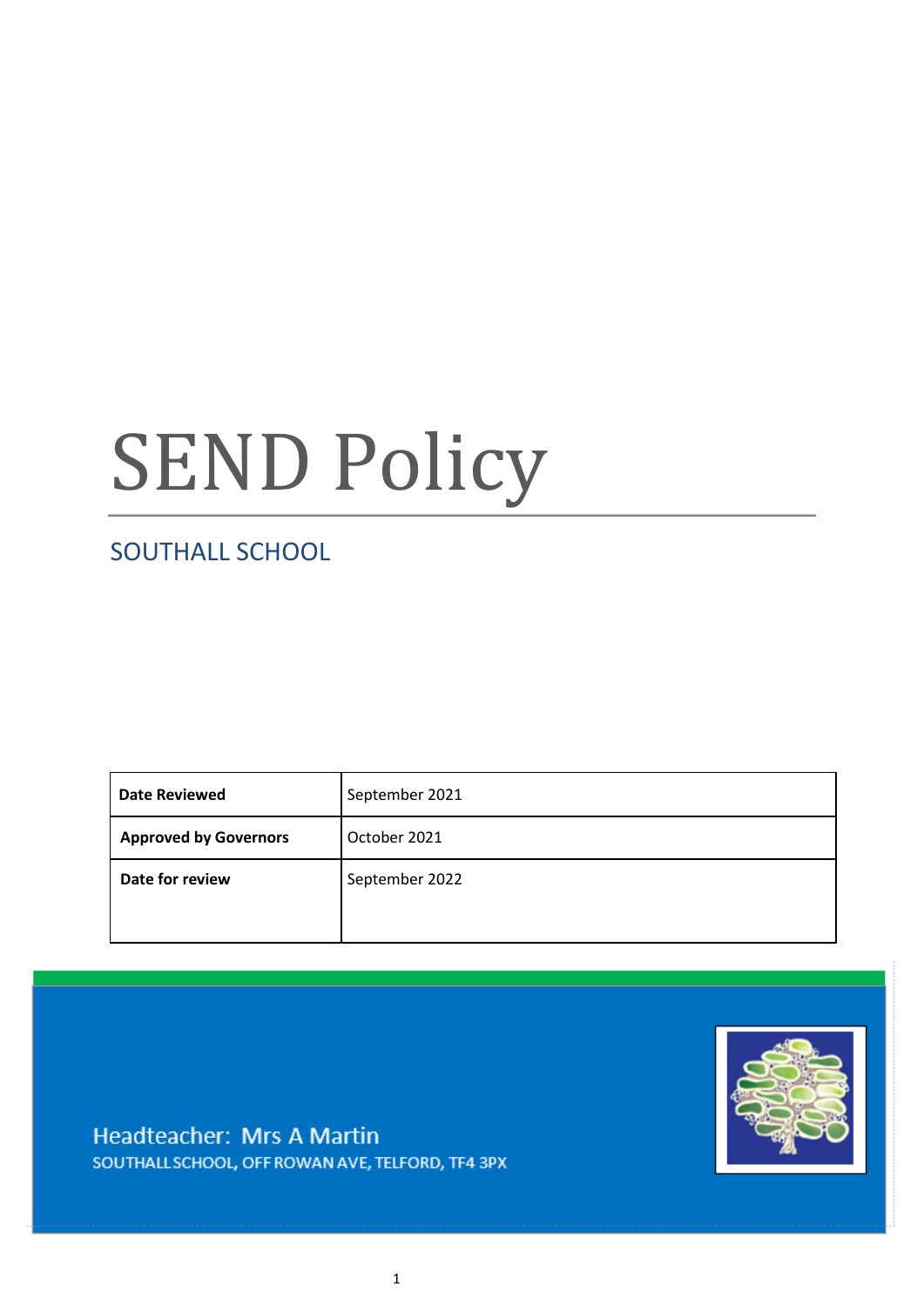#### **Introduction**

Southall School is a designated special school for pupils with moderate and often complex learning difficulties aged between eleven and sixteen years. The school aims to provide an education for each pupil, enabling them to maximise their potential whilst meeting a range of educational needs.

This will be achieved by offering a curriculum designed to provide a broad range of activities and experiences based on the National Curriculum which are balanced and relevant to the pupil's needs. In addition, there is speech therapy from our onsite speech and language team, liaison with physiotherapists, and wellbeing support from our Well Being team *and Nurture provision*. Robust Child protection procedures including Prevent, FGM, CSE, Safe Recruitment practices and an appropriate focus on Health and Safety, relating to all aspects of the child's needs, will help to ensure their safety.

All children admitted to the school are the subject of an Education, Health and Care Plan or Statement. Children can be admitted to Southall School at any stage of their school career. Pupils are only recommended for special schooling after a formal assessment of their educational needs has been made by members of the educational, psychological and medical services, in close co-operation with parents.

#### **Specialist Provision**

We aim to offer our pupils the best possible experiences and a high quality of education. Our provision is seen in three areas:

- Universal The Curriculum
- Targeted School interventions & programmes
- Specialist Specialist professional interventions & programmes

Our universal provision is what all pupils will access. Targeted and specialist provision will be identified through pupil's Education, Health and Care plans (EHCs)/statements or through our monitoring of pupil progress.

The school provides a rich range of specialist equipment, rooms, strategies and staff to ensure that pupils ability to learn is maximised. This will include communication aids, adapted curriculum material, ICT access equipment, mobility aids, sensory room and extended *lunchtime* school clubs, **nurture and wellbeing areas**. SALT uses a range of approaches and techniques including Colourful Semantics, **Elklan** and Makaton. The SaLT Team provide support for parents and other professionals, as well as the rest of the school staff.

The teaching staff use a range of strategies and approaches such as symbols, music, drama and aspects of TEACCH to meet the needs of the pupils. All staff undergo training in the aspects of professional development they need to work within the school, to meet student's needs. E.g, Makaton, Moving and Handling, MAPA, First Aid and ICT. Advisory teachers for the visually and hearing impaired provide support to individual pupils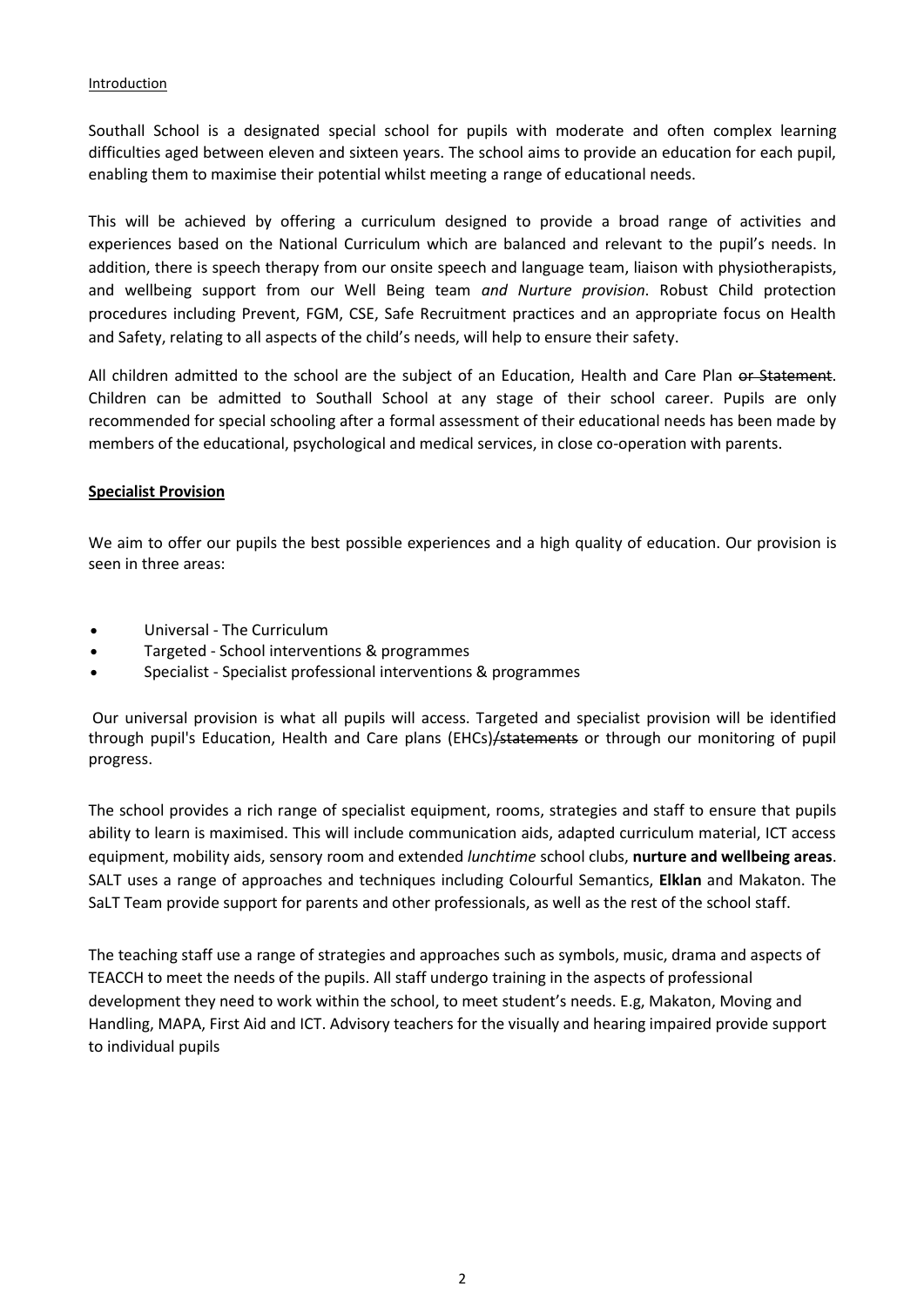

The school is committed to providing inclusion for pupils within the school and the local community. At our school, assessment and record keeping are valued and given high priority.

#### **Parents & Carers**

The school is committed to working with parents in partnership. Parents with concerns are able to contact teachers or Pastoral Care Coordinator through telephone calls before and after the school day, thus having the opportunity to air any problems quickly and informally. Parents are also kept informed of school activities through regular newsletters, Twitter and the website. More serious issues are directed to the Senior Leadership Team who will where possible investigate the problem that same day. Staff are requested to keep the Head Teacher informed of any possible problems. School policy is to keep parents informed of any actions being undertaken at all stages in dealing with a complaint, with regard to education provision.

The role of parents in securing quality education for their child is a vital one because it is recognised that the information provided by parents about their children is invaluable in setting educational targets. The school expects that parents will contribute to the life of the school by supporting parent's evenings and functions, by maintaining dialogue through home/school contact books or email, by contributing their views for annual reviews or in response to questionnaires and by carrying out agreed programmes with regard to behaviour management and any jointly planned action or approaches. The school will keep parents informed of all aspects of their child's school life, sharing individual plans, achievement evidence and planned curriculum coverage.

#### **Staffing and Multi-Professional Partnership**

The staff are supported by a multi-professional team which can include school nurse, consultant paediatrician, physiotherapists and educational psychologists, CAMHS. Other support is provided by social workers and referrals to other professionals.

These professionals and complimentary therapists, if appropriate, are invited to contribute to annual reviews/EHCP's and work in co-operation with teachers and parents in securing the best possible education and services for the pupils.

As pupils reach Year11, a more detailed transition plan is made to introduce the young person into their future placement or employment i.e. college or alternative provision. As well as the year 11 college links programme Southall School's staff liaises with the receiving establishments and set up a programme to ease the transition for the young person and for his or her family with the guidance of Future Focus.

Southall School is committed to providing quality education for all of its pupils and values the contribution of all parents, agencies, support services and professionals concerned in achieving this aim.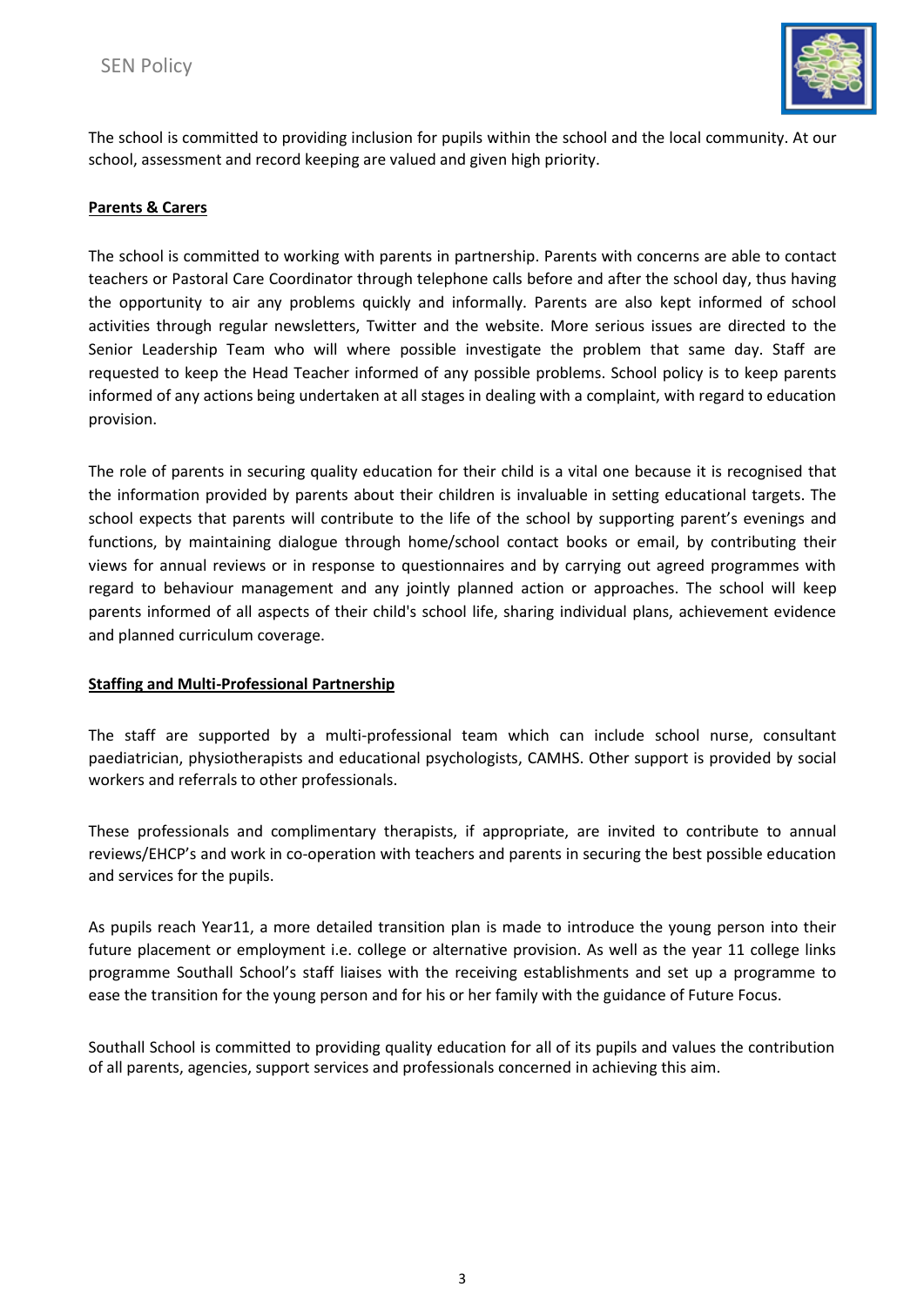

### **Education, Health & Care Plans**

Pupils who already have an EHC Plan will require a person centred Review of the EHC plan. The process is:

- 6 weeks before relevant professionals are invited to attend the meeting
- 2 weeks before, information will be circulated: Impact/Progress towards meeting the long term outcomes, any relevant Professionals' reports and child/young person views

At the Review of the EHC plan:

- To discuss Section 4 and the outcomes are reviewed
- New short term outcomes are agreed
- Specific provision details are recorded
- **Live changes the EHCP**

#### **Role of The Local Authority**

Within 4 weeks of the Review of the EHC plan meeting the Local Authority will advise that it proposes to keep the plan, cease to maintain the plan or amend it. If the Local Authority proposes to amend the plan it must issue the amended plan within 8 weeks of the original amendment notice.

#### **Transitions**

To ensure a smooth and effective transition, Southall's transition team forge links with the schools and students who transfer in year 6 to 7, developing information sharing and identifying specific needs of new students. Student's transition to their new class are carefully planned so that levels of anxiety are reduced and the new term in September is smooth, with students and staff already forming strong working relationships.

The transition programme consists of:

- Welcome events
- **Students attending a range of activities at the school**
- A meeting with parents/carers for all new pupils (existing parent may request a meeting). At these meetings pupil's needs will be discussed and a transition plan will be set.
- Information and Family packs will be given to all new and existing parents, providing all school information.
- Student's packs given to all students with visuals of the student's new class team where appropriate.